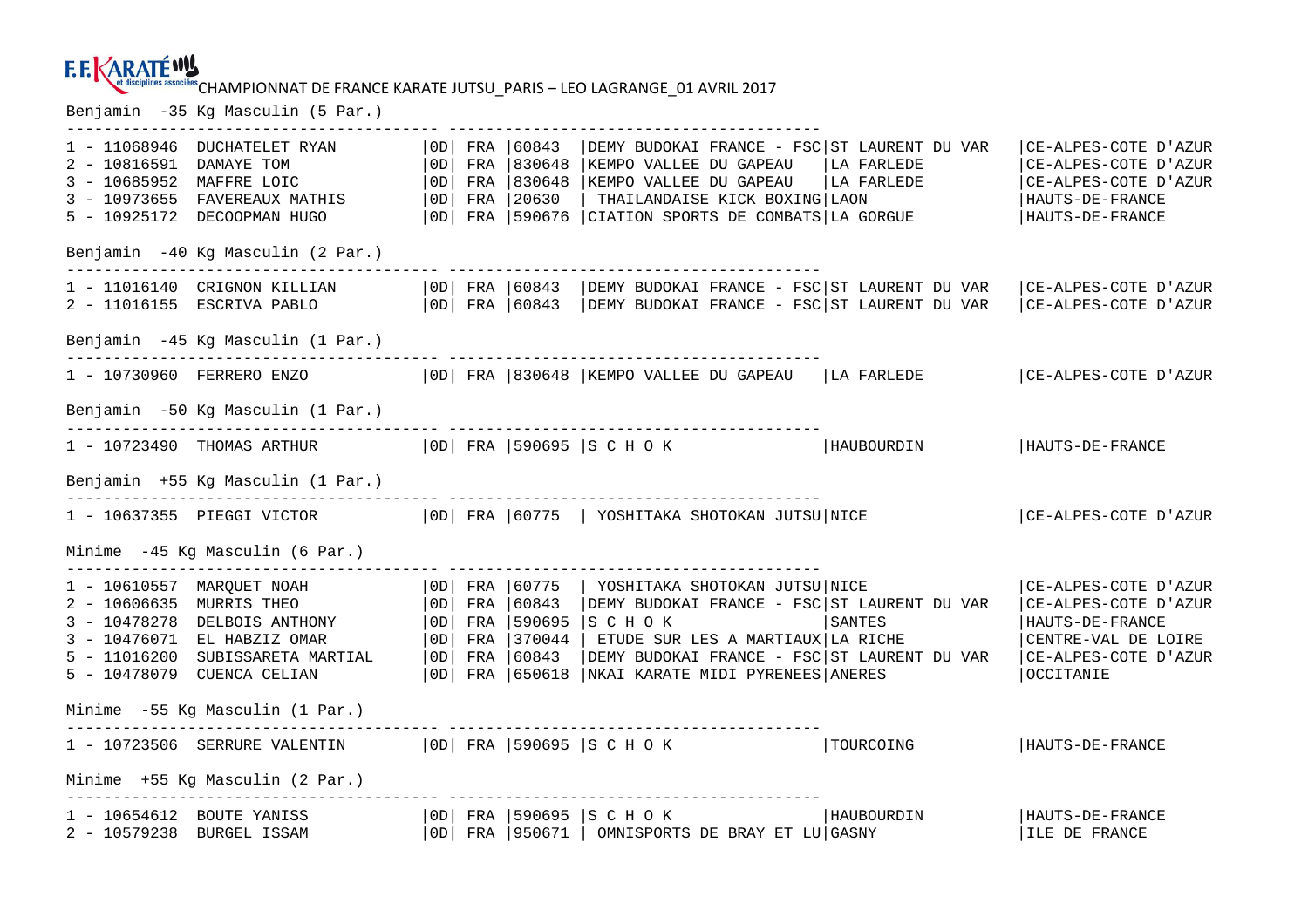#### **E.E.KARATÉWY**

et disciplines associées CHAMPIONNAT DE FRANCE KARATE JUTSU PARIS – LEO LAGRANGE 01 AVRIL 2017

Cadet -52 Kg Masculin (1 Par.) ---------------------------------------- ---------------------------------------- 1 - 10965272 PANAS QUENTIN |0D| FRA |20630 | THAILANDAISE KICK BOXING|CHERY LES POUILLY |HAUTS-DE-FRANCE Cadet -57 Kg Masculin (3 Par.) ---------------------------------------- ---------------------------------------- 1 - 10606639 MURRIS THOMAS | OD| FRA |60843 |DEMY BUDOKAI FRANCE - FSC|ST LAURENT DU VAR |CE-ALPES-COTE D'AZUR<br>2 - 10283978 GAIGNARD REMI | OD| FRA |650618 |NKAI KARATE MIDI PYRENEES|ST LAURENT DE NESTE |OCCITANIE<br>3 - 1094 Cadet -63 Kg Masculin (4 Par.) 1 – 10498845 COPERET THEO |OD| FRA |600060 |BUSHIDO KARATE DU VALOIS |CREPY EN VALOIS |HAUTS-DE-FRANCE<br>2 – 10289515 RICAUD GUILLAUME |OD| FRA |650618 |NKAI KARATE MIDI PYRENEES|UGLAS |OCCIT CENTRE-VAL DE LOIRE 3 - 10517824 LOPEZ BENCHENANE ISMAEL | OD| FRA | 370044 | ETUDE SUR LES A MARTIAUX| LA RICHE 3 - 10983295 HUMBERT JOHAN |0D| FRA |130151 |RATE CLUB DE PORT DE BOUC|PORT DE BOUC |CE-ALPES-COTE D'AZUR Cadet -70 Kg Masculin (4 Par.) ---------------------------------------- ---------------------------------------- 1 - 10253613 DELECROIX KILLYAN |0D| FRA |590695 |S C H O K |HAUBOURDIN |HAUTS-DE-FRANCE HAUTS-DE-FRANCE 2 - 10614788 SALOMEZ ESTEBAN |0D| FRA |590695 |S C H O K |HAUBOURDIN |HAUTS-DE-FRANCE 3 - 10984114 ROUANE YACINE |0D| FRA |130151 |RATE CLUB DE PORT DE BOUC|PORT DE BOUC |CE-ALPES-COTE D'AZUR 3 - 10977139 FORJAN CLEMENT |0D| FRA |20630 | THAILANDAISE KICK BOXING|LAON |HAUTS-DE-FRANCE Cadet +70 Kg Masculin (2 Par.) ---------------------------------------- ---------------------------------------- 1 - 10796274 CORTES AMAR |1D| FRA |130151 |RATE CLUB DE PORT DE BOUC|PORT DE BOUC |CE-ALPES-COTE D'AZUR 2 - 10780488 BOUZIDI MOUHAMMED |0D| FRA |750780 |SEIBUKAN PARIS 12 |PARIS |ILE DE FRANCE Junior -55 Kg Masculin (2 Par.) ---------------------------------------- ---------------------------------------- 1 - 10665062 FERRA JAYSON | |0D| FRA |60843 |DEMY BUDOKAI FRANCE - FSC|ST LAURENT DU VAR |CE-ALPES-COTE D'AZUR<br>2 - 10772722 GAIGNARD CLEMENT | |0D| FRA |650617 |LANNEMEZAN KARATE CLUB |IZAUX | | | | | | | | | | | | | | | | Junior -61 Kg Masculin (6 Par.) ---------------------------------------- ---------------------------------------- 1 - 10692184 FOUFA IBRAHIM |0D| FRA |300016 |JUDO CLUB DU GARD |NIMES |OCCITANIE 2 - 10034247 EL OTMANI IMAD |0D| FRA |300016 |JUDO CLUB DU GARD |NIMES |OCCITANIE 3 - 10222142 LERMENIER ALEXANDRE |0D| FRA |20630 | THAILANDAISE KICK BOXING|MONS EN LAONNOIS |HAUTS-DE-FRANCE 3 - 10160204 DEVORSINE THEO |0D| FRA |590695 |S C H O K |HAUBOURDIN |HAUTS-DE-FRANCE 5 - 11016222 CLASIOT NATHAN |0D| FRA |60843 |DEMY BUDOKAI FRANCE - FSC|ST LAURENT DU VAR |CE-ALPES-COTE D'AZUR 5 - 10984398 LOPEZ MATHIEU |0D| FRA |130151 |RATE CLUB DE PORT DE BOUC|PORT DE BOUC |CE-ALPES-COTE D'AZUR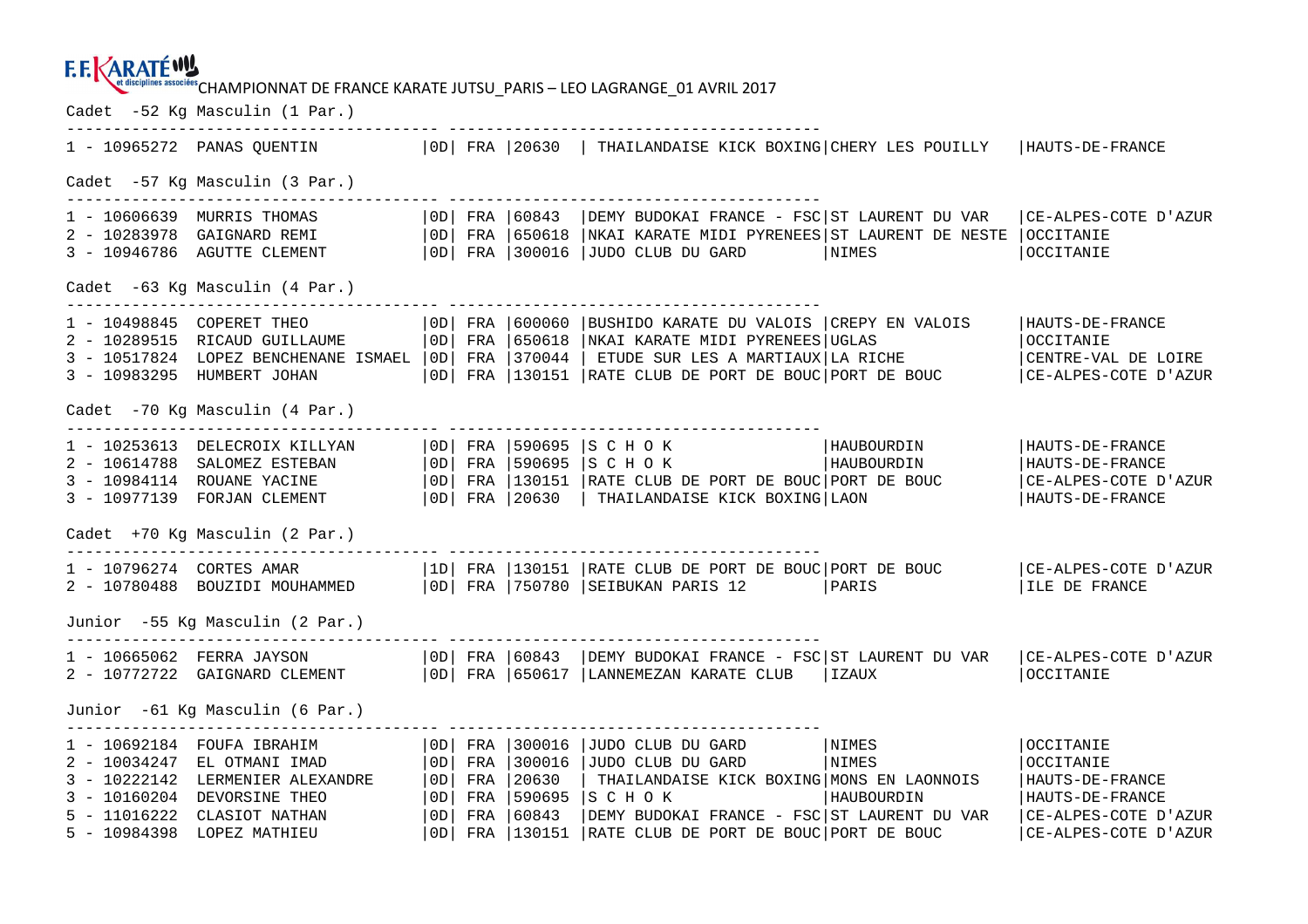# CHAMPIONNAT DE FRANCE KARATE JUTSU\_PARIS – LEO LAGRANGE\_01 AVRIL 2017 Junior -68 Kg Masculin (3 Par.)

|                                                                                   | 2 - 10801118 LE MEUR ALLAN   0D   FRA   60616<br>3 - 10079051 EL OTMANI SALIM                                                                                                                                                                                |            |  |                                                                                 | 1 - 10319700 COGO LILIAN   OD  FRA   310040   AINT LYS OLYMPIQUE KARATE   ST LYS<br>  KARATE DO HAUTS DE SIAGNE   T CEZAIRE SUR SIAGNE   CE-ALPES-COTE D'AZUR<br>  OD   FRA   300016   JUDO CLUB DU GARD   NIMES                                                                                                         |             | <b>OCCITANIE</b><br><b>OCCITANIE</b>                                                                                                                            |  |  |
|-----------------------------------------------------------------------------------|--------------------------------------------------------------------------------------------------------------------------------------------------------------------------------------------------------------------------------------------------------------|------------|--|---------------------------------------------------------------------------------|--------------------------------------------------------------------------------------------------------------------------------------------------------------------------------------------------------------------------------------------------------------------------------------------------------------------------|-------------|-----------------------------------------------------------------------------------------------------------------------------------------------------------------|--|--|
| Junior -76 Kg Masculin (1 Par.)<br>-------------------------------------          |                                                                                                                                                                                                                                                              |            |  |                                                                                 |                                                                                                                                                                                                                                                                                                                          |             |                                                                                                                                                                 |  |  |
|                                                                                   |                                                                                                                                                                                                                                                              |            |  |                                                                                 | 1 - 10583941 GUYOT DARIUS   OD  FRA   370044   ETUDE SUR LES A MARTIAUX  TOURS                                                                                                                                                                                                                                           |             | CENTRE-VAL DE LOIRE                                                                                                                                             |  |  |
| Senior -60 Kg Masculin (1 Par.)                                                   |                                                                                                                                                                                                                                                              |            |  |                                                                                 |                                                                                                                                                                                                                                                                                                                          |             |                                                                                                                                                                 |  |  |
|                                                                                   |                                                                                                                                                                                                                                                              |            |  |                                                                                 | 1 - 10095203 MARIET ALEXANDRE   0D   FRA   740056   ANNECY KARATE   ANNECY                                                                                                                                                                                                                                               |             | VERGNE - RHONE-ALPES                                                                                                                                            |  |  |
| Senior -70 Kq Masculin (13 Par.)                                                  |                                                                                                                                                                                                                                                              |            |  |                                                                                 |                                                                                                                                                                                                                                                                                                                          |             |                                                                                                                                                                 |  |  |
| 2 - 10513687<br>$3 - 10789877$<br>5 - 9539584<br>$7 - 10985106$<br>$7 - 10842438$ | $1 - 10274934$ BELJIC JORDAN $ 1D $ FRA $ 570637 $ A K A M A WOIPPY<br>KOCI REMI<br>PICAUD G BRICE<br>3 - 10146493 LANTERI THOMAS<br>KRANICH MATHIEU<br>5 - 10211335 GUERINEAU MORGAN<br>SON DAVID<br>RAHOLIJAONA AYMERIC<br>Senior -80 Kg Masculin (4 Par.) |            |  | 0D   FRA   780706<br> OD  FRA  210032<br>$ 1D $ FRA $ 60775$<br> OD  FRA  60781 | ATOVIENNE D ARTS MARTIAUX CHATOU<br>KARATE A MARTIAUX DIJON   DIJON<br>  YOSHITAKA SHOTOKAN JUTSU NICE<br>$\vert$ OD $\vert$ FRA $\vert$ 370044 $\vert$ ETUDE SUR LES A MARTIAUX TOURS<br>$ 1D $ FRA $ 370044 $ etude sur LES A MARTIAUX LA RICHE<br>  OD   FRA   570637   A K A M A WOIPPY   WOIPPY<br>SAISHO DOJO NICE | WOIPPY      | GRAND-EST<br>ILE DE FRANCE<br>OGNE - FRANCHE COMTE<br>CE-ALPES-COTE D'AZUR<br>CENTRE-VAL DE LOIRE<br>CENTRE-VAL DE LOIRE<br>  GRAND-EST<br>CE-ALPES-COTE D'AZUR |  |  |
| $3 - 9168403$                                                                     | 2 - 10892392 ROPP THIBAULT<br>3 - 10683714 CALLUYERE GUILLAUME   OD   FRA   60781<br>CAO J MICHEL                                                                                                                                                            |            |  |                                                                                 | 1 - 10791302 GAUDAS JONATHAN (OD) FRA 910664 TION A LA SELF DEFENSE 91 CORBEIL ESSONNES<br>  OD   FRA   130151   RATE CLUB DE PORT DE BOUC   PORT DE BOUC<br>SAISHO DOJO<br>  OD  FRA   920006   RE CULTUREL DE COURBEVOIE   LA GARENNE COLOMBES   ILE DE FRANCE                                                         | <b>NICE</b> | ILE DE FRANCE<br>  CE-ALPES-COTE D'AZUR<br>CE-ALPES-COTE D'AZUR                                                                                                 |  |  |
| Senior -90 Kg Masculin (6 Par.)                                                   |                                                                                                                                                                                                                                                              |            |  |                                                                                 |                                                                                                                                                                                                                                                                                                                          |             |                                                                                                                                                                 |  |  |
| $1 - 9474078$<br>$2 - 11069028$<br>$3 - 1527562$                                  | SPACCESI KEVIN<br>TEMAURI TEVA<br>3 - 10153137 DEMULIER PASCAL<br>PETON WALTER CEDRIC<br>5 - 10556306 LIMBACH YOANN                                                                                                                                          | OD <br> OD |  | $ 0D $ FRA $ 60781$<br>$ 0D $ FRA $ 290621$<br>FRA 1910664<br>FRA 1310029       | SAISHO DOJO<br>KARATE CLUB DE PLOUGASTEL PLOUGASTEL DAOULAS<br>TION A LA SELF DEFENSE 91 YERRES<br>  BALMA SAINT EXUPERY 31   TOULOUSE<br>  A K A M A WOIPPY   WOIPPY<br>  0D   FRA   570637   A K A M A WOIPPY   WOIPPY                                                                                                 | NICE        | CE-ALPES-COTE D'AZUR<br><b>BRETAGNE</b><br>ILE DE FRANCE<br><b>OCCITANIE</b><br>GRAND-EST                                                                       |  |  |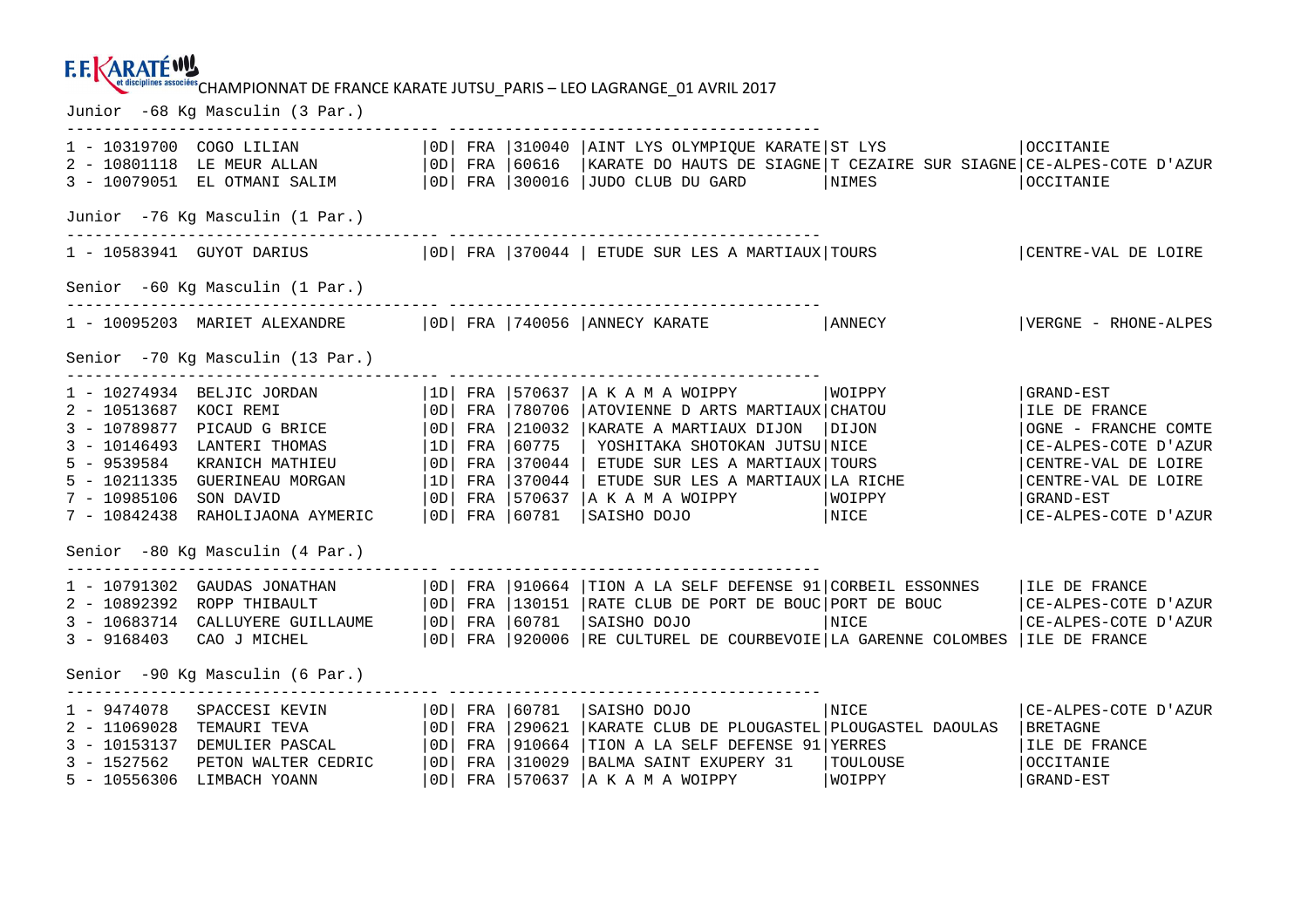# EN UNISCIPANIES ASSOCIESS CHAMPIONNAT DE FRANCE KARATE JUTSU\_PARIS — LEO LAGRANGE\_01 AVRIL 2017<br>Senior +90 Kg Masculin (7 Par.)

|                                                  |                                                                                                                                                                                                                                                   |  |            |                                                                               | -------------------------                                                                                                                                                                                                                                                                          |  |            |                                                                                                                    |
|--------------------------------------------------|---------------------------------------------------------------------------------------------------------------------------------------------------------------------------------------------------------------------------------------------------|--|------------|-------------------------------------------------------------------------------|----------------------------------------------------------------------------------------------------------------------------------------------------------------------------------------------------------------------------------------------------------------------------------------------------|--|------------|--------------------------------------------------------------------------------------------------------------------|
| $1 - 9280928$<br>$2 - 9004557$<br>$3 - 10847343$ | BERGER ARNOLD<br>CHATON OLIVIER<br>3 - 11048868 LAVERGNE JULIEN<br>DIEUDONNE JUNIOR<br>5 - 10977891 FOUGEREUX LUCAS<br>5 - 10913868 MARAIS BENOIT                                                                                                 |  | $ 0D $ FRA | 20630<br>$ 0D $ FRA $ 290621$<br>$ 0D $ FRA $ 910664$<br>$ 0D $ FRA $ 370044$ | OD  FRA   190006   OKAI KARATE CLUB DE BRIVE   BRIVE LA GAILLARDE<br>THAILANDAISE KICK BOXING SISSONNE<br>  KARATE CLUB DE PLOUGASTEL   PLOUGASTEL DAOULAS<br>TION A LA SELF DEFENSE 91 ALFORTVILLE<br>  ETUDE SUR LES A MARTIAUX TOURS<br>$ 0D $ FRA $ 370044 $ ETUDE SUR LES A MARTIAUX LA RICHE |  |            | NOUVELLE-AQUITAINE<br>  HAUTS-DE-FRANCE<br>BRETAGNE<br>ILE DE FRANCE<br>CENTRE-VAL DE LOIRE<br>CENTRE-VAL DE LOIRE |
|                                                  | Benjamin -30 Kg Féminin (1 Par.)                                                                                                                                                                                                                  |  |            |                                                                               |                                                                                                                                                                                                                                                                                                    |  |            |                                                                                                                    |
|                                                  | 1 - 10726186 MARAIS ORANE   OD   FRA   370044   ETUDE SUR LES A MARTIAUX   LA RICHE                                                                                                                                                               |  |            |                                                                               |                                                                                                                                                                                                                                                                                                    |  |            | CENTRE-VAL DE LOIRE                                                                                                |
|                                                  | Benjamin -35 Kg Féminin (3 Par.)                                                                                                                                                                                                                  |  |            |                                                                               |                                                                                                                                                                                                                                                                                                    |  |            |                                                                                                                    |
|                                                  | 1 - 10686476 REANT ANAELLE<br>2 - 10723502 BOUEY EMMA<br>3 - 10481014 RODRIGUES LEA                                                                                                                                                               |  |            |                                                                               | OD FRA 590676 CIATION SPORTS DE COMBATS LA GORGUE<br>  OD   FRA   590695   S C H O K<br>  OD  FRA   60843   DEMY BUDOKAI FRANCE - FSC  ST LAURENT DU VAR                                                                                                                                           |  | LORGIES    | HAUTS-DE-FRANCE<br> HAUTS-DE-FRANCE<br>  CE-ALPES-COTE D'AZUR                                                      |
|                                                  | Benjamin -40 Kg Féminin (2 Par.)                                                                                                                                                                                                                  |  |            |                                                                               |                                                                                                                                                                                                                                                                                                    |  |            |                                                                                                                    |
|                                                  | 1 - 10571275 LEMAIRE NOEMIE<br>2 - 11016148 DROIN CAPUCINE   0D   FRA   60843   DEMY BUDOKAI FRANCE - FSC   ST LAURENT DU VAR   CE-ALPES-COTE D'AZUR                                                                                              |  |            |                                                                               | OD   FRA   590676   CIATION SPORTS DE COMBATS   LA GORGUE                                                                                                                                                                                                                                          |  |            | HAUTS-DE-FRANCE                                                                                                    |
|                                                  | Benjamin -45 Kg Féminin (1 Par.)                                                                                                                                                                                                                  |  |            |                                                                               |                                                                                                                                                                                                                                                                                                    |  |            |                                                                                                                    |
|                                                  | 1 - 10724887 LABASQUE BERTILLE   OD   FRA   590695   S C H O K   HAUBOURDIN                                                                                                                                                                       |  |            |                                                                               |                                                                                                                                                                                                                                                                                                    |  |            | HAUTS-DE-FRANCE                                                                                                    |
|                                                  | Benjamin +45 Kg Féminin (4 Par.)                                                                                                                                                                                                                  |  |            |                                                                               |                                                                                                                                                                                                                                                                                                    |  |            |                                                                                                                    |
|                                                  | 1 - 11016174 PATRAQUE STECY   OD   FRA   60843<br>2 - 11061858 CHATAIN JADE $ 0D $ FRA $ 60843$<br>3 - 10393348 HOUDART JADE   0D   FRA   590695<br>3 - 10380932 SCENNER CANDICE   OD   FRA   650618   NKAI KARATE MIDI PYRENEES   TIBIRAN JAUNAC |  |            |                                                                               | DEMY BUDOKAI FRANCE - FSC ST LAURENT DU VAR<br>DEMY BUDOKAI FRANCE - FSC ST LAURENT DU VAR<br>SCHOK                                                                                                                                                                                                |  | HAUBOURDIN | CE-ALPES-COTE D'AZUR<br> CE-ALPES-COTE D'AZUR<br>  HAUTS-DE-FRANCE<br><b>OCCITANIE</b>                             |
| Minime -45 Kg Féminin (1 Par.)                   |                                                                                                                                                                                                                                                   |  |            |                                                                               |                                                                                                                                                                                                                                                                                                    |  |            |                                                                                                                    |
|                                                  | 1 - 10861538 IBAGNE CLARA   OD  FRA   650618   NKAI KARATE MIDI PYRENEES   LANNEMEZAN                                                                                                                                                             |  |            |                                                                               |                                                                                                                                                                                                                                                                                                    |  |            | <b>OCCITANIE</b>                                                                                                   |
|                                                  | Minime -50 Kg Féminin (1 Par.)                                                                                                                                                                                                                    |  |            |                                                                               |                                                                                                                                                                                                                                                                                                    |  |            |                                                                                                                    |
|                                                  | 1 - 11016134 CORDOVILLA LOLA   OD  FRA   60843   DEMY BUDOKAI FRANCE - FSC   ST LAURENT DU VAR   CE-ALPES-COTE D'AZUR                                                                                                                             |  |            |                                                                               |                                                                                                                                                                                                                                                                                                    |  |            |                                                                                                                    |